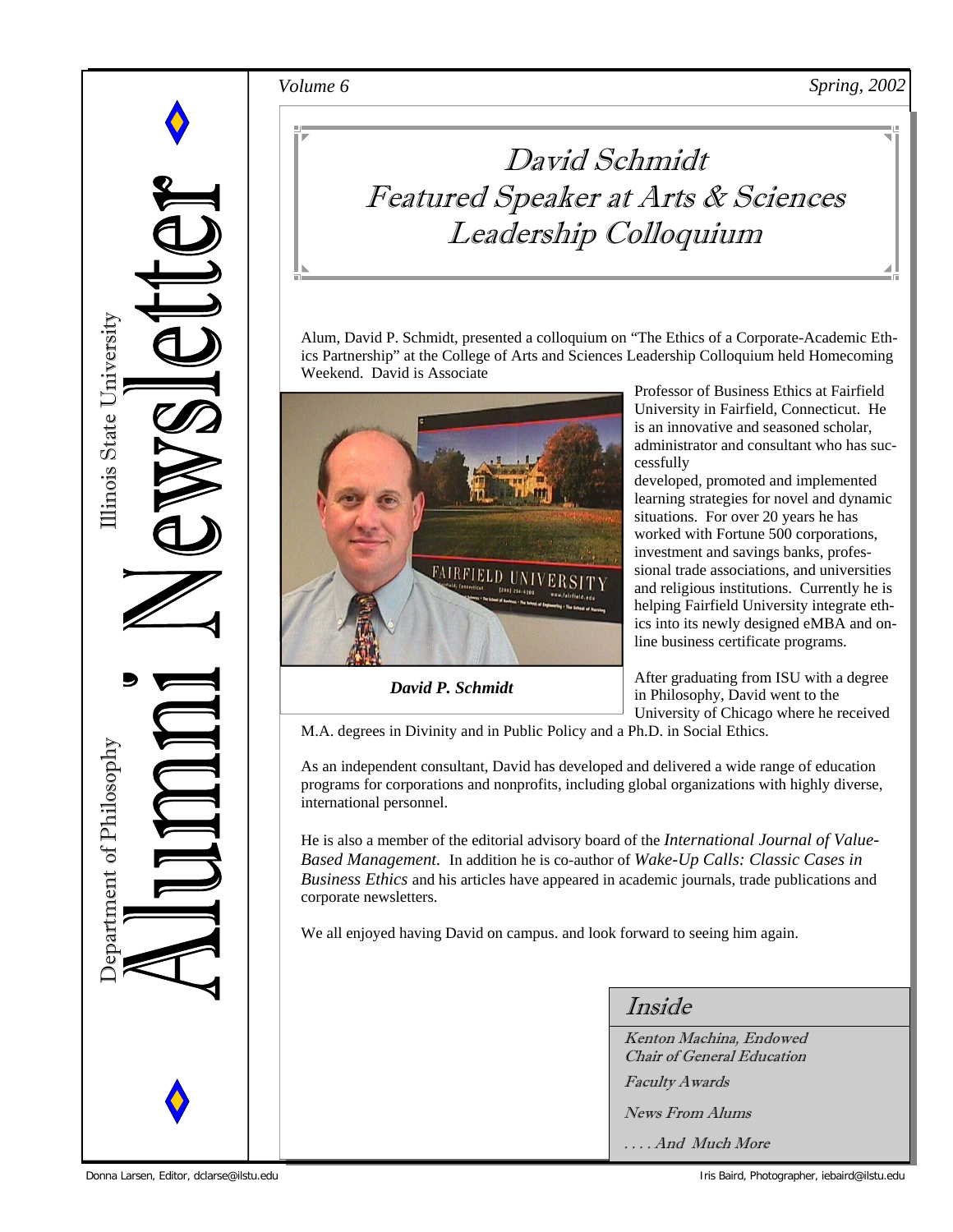**ANTI ANTI Contract of the Contract of the Contract of the Contract of the Contract of The Contract of The Contract of The Contract of The Contract of The Contract of The Contract of The Contract of The Contract of The Contract of T ANTI Contract Contract Contract Contract Contract Contract Contract Contract Contract Contract Contract Contract Co CONTRACTOR** 

**ANTI** 

**ANTI** 

**Contract Contract Contract Contract Contract Contract Contract Contract Contract Contract Contract Contract Co** 

**ANTI** 

**Contract Contract Contract Contract Contract Contract Contract Contract Contract Contract Contract Contract Contract Contract Contract Contract Contract Contract Contract Contract Contract Contract Contract Contract Contr** 

**ANTI SANTA CONTRACTOR ANTI Contract Contract Contract Contract Contract Contract Contract Contract Contract Contract Contract Contract Contract Contract Contract Contract Contract Contract Contract Contract Contract Contract Contract Contract Contr RAN Contract Contract Contract Contract Contract Contract Contract Contract Contract Contract Contract Contract Contract Contract Contract Contract Contract Contract Contract Contract Contract Contract Contract Contract Contr** 

> **CONTRACTOR** R

**ANTI** 

**AND** 

**Contract Contract Contract Contract Contract Contract Contract Contract Contract Contract Contract Contract C** 

**Contract Contract Contract Contract Contract Contract Contract Contract Contract Contract Contract Contract Co RANCISCO** 

**ANTI** 

**Contract Contract Contract Contract Contract Contract Contract Contract Contract Contract Contract Contract Co** 

**ANTI** 

**AND** 

**ANTI** 

**Contract Contract Contract Contract Contract Contract Contract Contract Contract Contract Contract Contract Contract Contract Contract Contract Contract Contract Contract Contract Contract Contract Contract Contract Contr** 

**Contract Contract Contract Contract Contract Contract Contract Contract Contract Contract Contract Contract Contract Contract Contract Contract Contract Contract Contract Contract Contract Contract Contract Contract Contr** 

**RANCISCO** 

**AND** 

**AND** 

**ANTI** 

**ANTI** 

**SANTA CONTRACTOR Service Service Service CONTRACTOR Contract Contract Contract Contract Contract Contract Contract Contract Contract Contract Contract Contract C RANT** 

#### **Letter From the Chair:**

It has been an exciting year in Philosophy at ISU. The top story of the year is the selection of Prof. Kenton Machina as the university's first endowed chair. For the next three years he will hold the Tom and Janet Andes Endowed Chair in General Education. Kent has been a guiding force in the department since he joined the faculty nearly thirty years ago. He served as department chair from 1976 to 1989. His research is mainly in metaphysics and philosophy of language. He has significant interests in philosophy of religion and has just returned from a Fall semester sabbatical working on the problem of moral responsibility. As Andes Chair, Prof. Machina will provide guidance for the development of the university's outstanding General Education Program, just as he was instrumental in its original implementation.

 Prof. Thomas Simon, cited last year as the Outstanding Researcher in the Humanities has been chosen to give a 2002-2003 College of Arts and Sciences Lecture. This is the highest recognition for scholarly achievement that the College can bestow on one of its faculty. Prof. Simon, who holds a law degree as well as the PhD in philosophy, works on issues in international justice, specially on genocide and human rights. In recent years he has gained wide recognition in this area and is now regularly involved in international deliberations about human rights, particularly through the United Nations. He is hard at work on a variety of exciting new publishing projects which should come to fruition soon.

 Prof. Michael Gorr served as President of the Illinois Philosophical Association for 2001. He gave the presidential address at the annual meeting, held this year at Illinois Wesleyan University in November. His talk was titled, "Punishment, Responsibility, and Fairness."

 Again this year the department sent a sizeable contingent of students, seven in all, to the Mid-South Philosophy Conference in Memphis, Tenn. Brian Montgomery, who is also president of the ISU Philosophical Society, our philosophy club, presented a paper with response from a student from the University of Memphis. Prof. Deutsch and Carr are club advisors and attended as well.

 During the last year, the department began the process of reassessing long-term goals and developing a strategy for achieving these. With assistance from the Marketing Dept., a survey of ISU students was undertaken to assess the department's image on campus. Anticipating university-wide program assessment, the department's long-used course evaluation instrument was rewritten to focus on pedagogic issues more integral to the department's goals. With help from the Laboratory for Integrated Learning and Technology, the department's web site (http://www.philosophy.ilstu.edu/) underwent a significant upgrade. We also upgraded a classroom in Stevenson Hall that is now the department's most used instructional facility to "smart" status, boasting high speed internet access and high quality audio and video reproduction.

 The department continued to implement new elements of its revised B.A. and B.S. major tracks and to play a significant role in the university's General Education Program. Indeed, like philosophy programs since Plato founded the Academy, a very large part of our mission is serving the general education needs of students university-wide and the majority of classes offered in the department continue to be in general education.

 As you no doubt have learned, the university is in the midst of its first ever comprehensive capital campaign, "Redefining Normal." The family phase of the campaign has begun, appealing to all faculty, staff, students and alumni to contribute whatever they can to insure ISU's health in the face of declining state support and an uncertain economy. The Philosophy Department invites you to contribute and to consider one of the following prioritized initiatives in the department:

1. The Mind Project. See more in David Anderson's report on page five.

2. Instructional Travel. We combine very scarce faculty travel funds with Foundation funds (and some from students themselves) to send students to conferences to deliver research papers. Intercollegiate student research conferences are considered as vital to student development as faculty research and interaction with peers is to faculty development.

 3. Scholarship in Philosophy. Philosophy majors enjoy perhaps the strongest opportunities available in the university to develop their critical thinking skills as well as their understanding of ethics. These are vital to sound citizenship and the successful pursuit of professional careers in our ever more complex society.

4. Undergraduate Research Fellowship in Applied Ethics. The Philosophy Department participates in several minors in which applied ethics plays an important role, including Women's Studies, Environmental Studies, and Peace and Conflict Resolution. We also publish an Internet journal, *Injustice Studies,* dedicated to understanding systematic injustice. We propose to offer an Undergraduate Research Fellowship in Applied Ethics for study in one of these fields.

 5. School Philosophy. The Philosophy Department has a long-standing commitment to taking philosophy into the schools where it is rarely taught. Our faculty have led classes in assessing the moral reasoning of children, helped establish a philosophy course at University High School, and developed internet learning projects between U-High students and high school students in Slovenia. This initiative would provide faculty release time to pursue these efforts further.

 6. Travel to International Conferences. The department has several faculty actively engaged in areas of research requiring attendance at international conferences. Our meager travel budget is simply not up to covering any significant part of their expenses. We aim to offer to our faculty on a competitive basis one international travel stipend per year.

Please give if you can and consider these priorities. And please let me know if I can provide further information. I am always happy to talk with former students and anyone interested in our programs. Whatever you do, stay connected to the department and let us hear from you.

Best wishes,

 Jim Swindler **Chair Chair Chair** 

**September 1999** 

**SANTA CONTRACTOR** 

**SANTA CONTRACTOR** 

**ANDRO** 

**All Contract on the Contract of The Contract of The Contract of The Contract of The Contract of The Contract of The Contract of The Contract of The Contract of The Contract of The Contract of The Contract of The Contract** 

A SA SA SA SA

**Contract Contract Contract Contract Contract Contract Contract Contract Contract Contract Contract Contract C** 

AN C

**ARCHIVE** 

**RANTING ROOM** 

**AND** 

**All Contract Contract Contract Contract Contract Contract Contract Contract Contract Contract Contract Contract Contract Contract Contract Contract Contract Contract Contract Contract Contract Contract Contract Contract C** 

**Contract Contract Contract Contract Contract Contract Contract Contract Contract Contract Contract Contract Co** 

**SANTA CONTRACTOR** 

**AND** 

**ANDROIN** 

**All Contract of the Contract of the Contract of The Contract of The Contract of The Contract of The Contract of The Contract of The Contract of The Contract of The Contract of The Contract of The Contract of The Contract** 

**ANDROIN** 

**Contract Contract Contract Contract Contract Contract Contract Contract Contract Contract Contract Contract Co** 

**SANTA CONTRACTOR** 

**SANTA CONTRACTOR** 

**RANCISCO CONTROLLER** 

**ANDER** 

A SA SA SA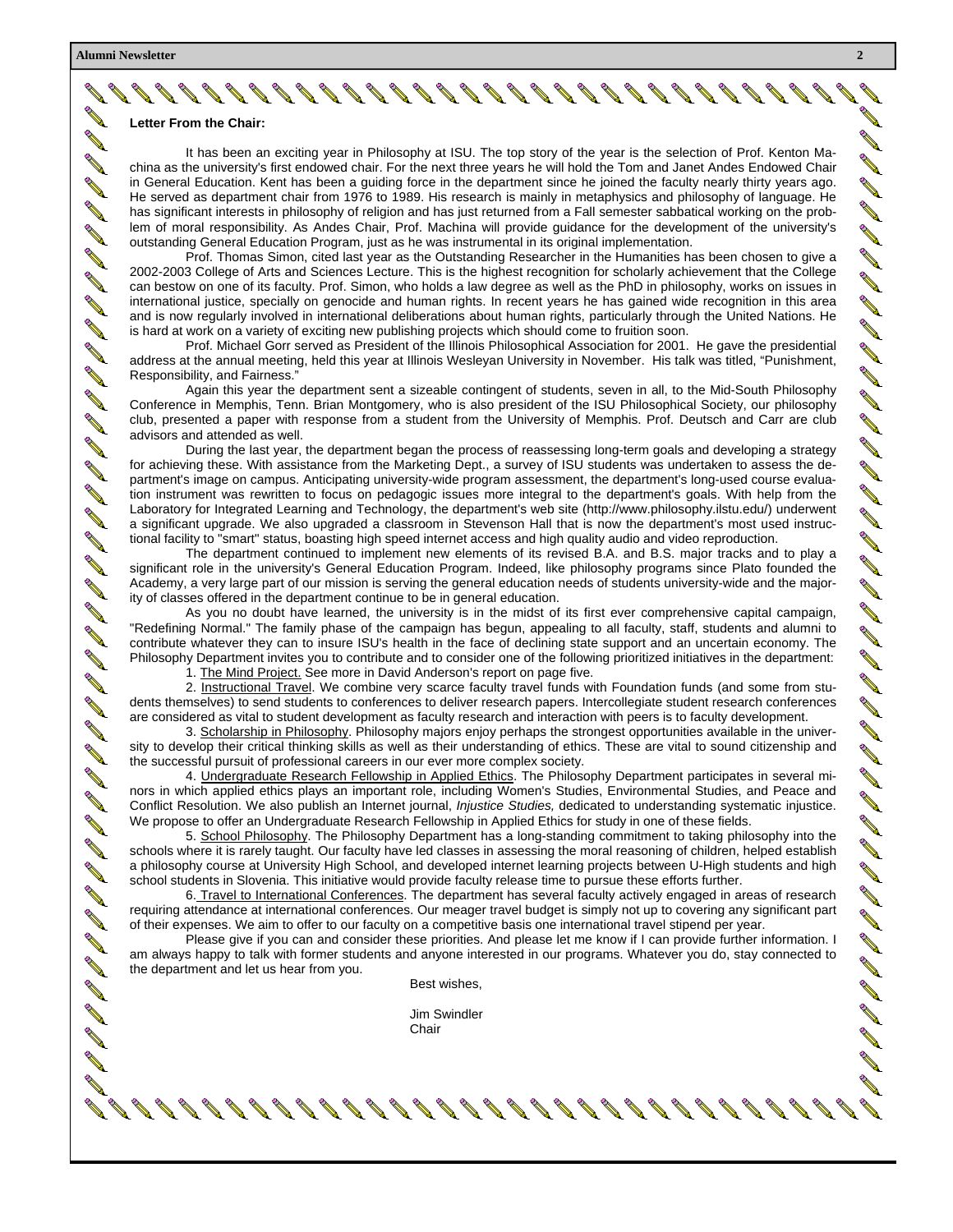# News From Alums

## Denise Vowell (1974)

I've been on active duty in the U.S. Army since my senior year at ISU. I'm a Colonel in the Army's JAG Corps (Judge Advocate General's Corps) and currently serving as the Army's Chief Trial Judge. In that capacity, I supervise all Army military judges and military magistrates worldwide, as well as continuing to try cases myself. I also do quite a bit of teaching on the subjects of trial advocacy, judicial methodology, and military criminal law. I'm the senior woman in the Army's Judge Advocate General's Corps and was the first woman to be the Staff Judge Advocate (senior legal advisor) for an Army division (the 1st Infantry Division). In that capacity, I spent about 9 months deployed to Bosnia-Herzegovina.

 My son (Andrew) is a high school senior, and I'm proud to say that I've watched nearly every one of his high school football games. My daughter (Elizabeth) is a junior at Virginia Tech, studying biology. In my spare time, I'm active in scouting, serving as an advisor to a Senior Girl Scout troop and an all-girl Boy Scout Venture Crew. I also teach Boy Scout merit badge classes and work with adult volunteers in Girl Scouting. I'm an avid backpacker, and look forward to through-hiking the Appalachian Trail when I retire from the Army, which will probably be in 2004.

## Shadd Maruna (1993)

After graduating from ISU with degrees in philosophy and English, I was lucky enough to receive a Fulbright Scholarship and a Guggenheim Fellowship, both of which I used to live among ex-convicts in Liverpool, United Kingdom. I then went on to use this ethnographic research in a Ph.D. thesis titled "Redeeming One's Self: How Ex-Cons Make Sense of Their Lives" at Northwestern University in their Human Development and Social Policy department. This thesis was awarded Northwestern University's Phi Delta Kappa Award for Outstanding Dissertation in 1998 and later became the basis for the book, *Making Good: How Ex-Convicts Reform and Rebuild Their Lives*  published by the American Psychological Association Books in 2001. *Making Good* has recently been awarded the American Society of Criminology's Michael J. Hindelang Award for Outstanding Contribution to Scholarship for 2001. While not necessarily a philosophical book, I hope that my training in philosophy is at least evident in the reasoning used in the book. After teaching for three years at the State University of New York at Albany, I have recently been named a lecturer at the University of Cambridge in the United Kingdom.

 I have a gorgeous daughter named Zara who just turned two years old and I promise that anyone who gets in touch with me will receive a free picture of her via email. My current email is smaruna@cam.ac.uk and I look forward to hearing from old friends.

## Jason Warfield (1995)

 Jason graduated from ISU in 1995 and went to Phoenix, AZ where he earned an MBA at Thunderbird, The American Graduate School of International Management. He relocated to New York City in 1997. Jason married his wife, Paola, in Milano, Italy in 1999. He is currently a financial analyst for Goldman Sachs.

## John Nugent (1997)

My family and I haven't moved very far since I graduated in December of 1997. We actually live only one mile from our old apartment on campus in Cardinal Court. We have, at least, managed to slightly improve our accommodations by moving into a 3-bedroom house. My wife (Janice) and I have decided that Normal is a really a rather nice place to raise the Nugent boys (Jean-Luc/9 years old - Jan-Owen/8 years old) and have no plans to relocate anytime soon.

 Jean-Luc is in 4th grade and Jan-Owen is in 3rd. Both attend Oakdale Elementary School and are doing very well (of course!). They both played baseball with the American Legion this past summer and Jan-Owen will be starting basketball in January. They are a joy to watch as they grow, and they provide us with endless hours of entertainment along the way. Janice is only working part-time for now so that there is always one of us at home to see the boys off to school, to greet them when they arrive home, and to spend time with them on the weekends.

 As for me, shortly after graduation I began working as an "external" project member for a new software implementation at State Farm. To make a long story short, one thing led to another, and after a few months I was offered a permanent position with State Farm in the Human Resources Business Support department. I am currently a Human Resources Business Support Analyst on the Enterprise Resource Planning Development Team, which is quite a mouthful, but essentially we analyze, recommend, implement, and support solutions to business problems. I'd have to say that my training in analytical thinking as a student of Philosophy at ISU has helped me immeasurably here in the workplace, where, as an analyst, analytical thinking is nothing less than a required skill.

 So, basically, we are relatively happy, settling in, and becoming, or, at least, raising, the "townies" of the future. And when we've done that, maybe I'll finally find the time to go to graduate school (I'm not done yet!!!).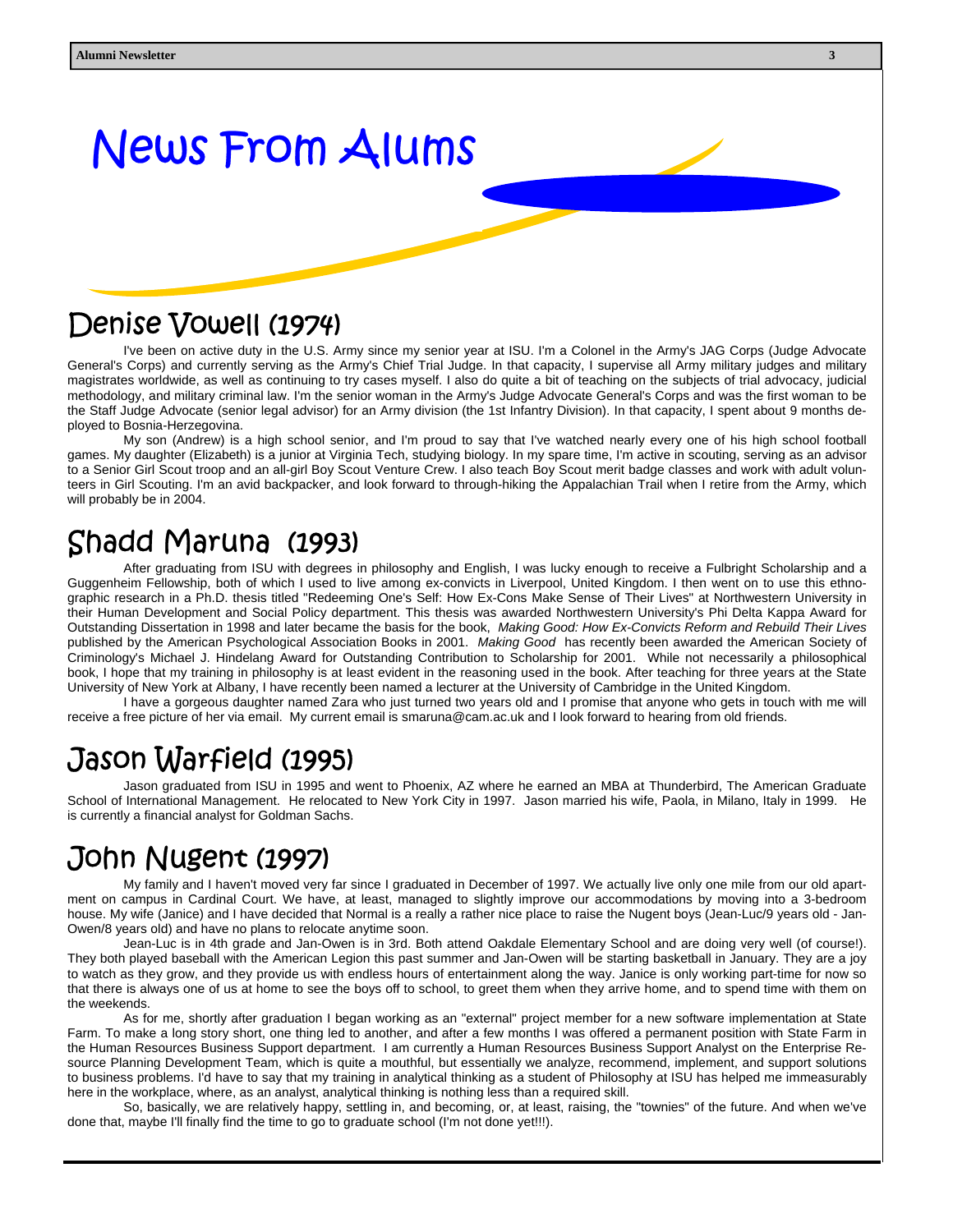

## **Faculty Awards and Honors**

#### **Kenton Machina First Recipient of the Tom and Janet Andes Endowed Chair for General Education**

In a ceremony on October 26, Kenton Machina was awarded the honor of the first three-year appointment to the Tom and Janet Andes Endowed Chair for General Education. This position was created by a \$1 million gift from former ISU trustee and 1965 ISU graduate G. Thomas Andes and his wife, Janet. The three year appointment allows Kent to have a reduced teaching load to spend more time on course development for the general education program. "General education provides a basis for understanding the big issues and the skill sets needed



L-R: Al Goldfarb, Provost; Vic Boschini, President; Kent and Connie Machina, Janet and Tom Andes

to deal with them. There is more to living life well than following a career path. Being at home in the world requires an understanding that is not found in any one major." Kent feels that a broad liberal education instructing students to probe and question the world around them combined closely with a student's selected major is a path to such understanding. Congratulations, Kent!



#### **Thomas Simon Presented the Distinguished College of Arts and Sciences Lecturer Award**

The College of Arts and Sciences Lectureship is the highest honor bestowed upon a faculty member by the College. It is a peer-determined award that recognizes the professional excellence of individual faculty in the College. Each year , the College Council selects up to two faculty members for this award. The Arts and Sciences Lecture Series was established by action of the Arts and Sciences Council in 1968. The recipient must have a significant national or international reputation as a scholar and/or teacher. The faculty member must also have made substantial contributions to the mission of the University and/or the individual's department and must have attained the rank of Professor. Congratulations, Thomas!

#### **Michael Gorr President, Illinois Philosophical Association**

Michael Gorr presented "Punishment, Responsibility and Fairness" as the president address at the annual meeting of the Illinois Philosophical Association held at Illinois Wesleyan University in November.

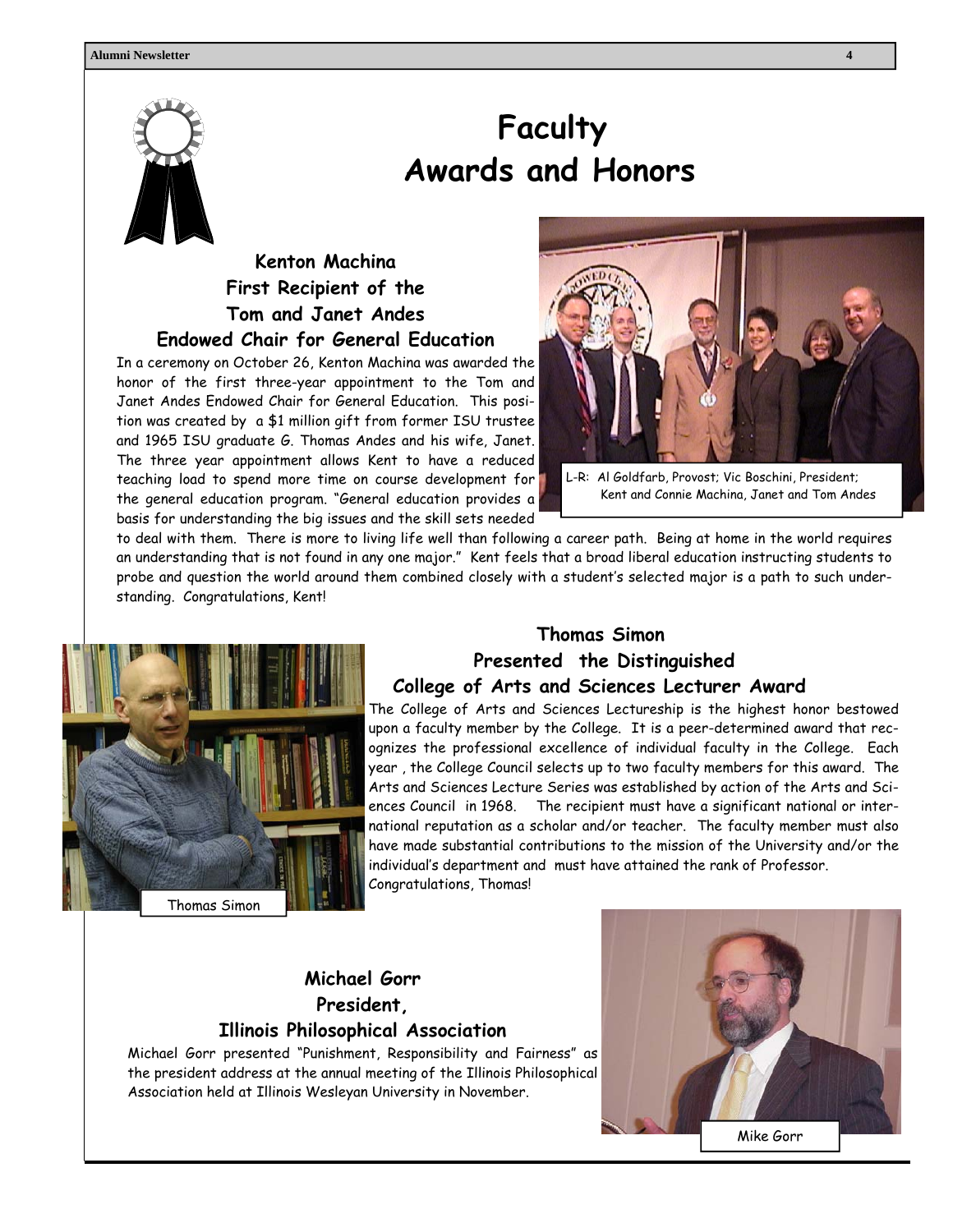# **An Update The Mind Project**



## David Anderson, Director

 The year 2001 was an eventful one for The Mind Project. As the year began, we were half-way through a curriculum project (funded by the National Science Foundation). During the Spring term, we continued to create interactive, online curriculum modules to introduce students in a wide range of undergraduate courses to topics in perception, the nature of computers, research methodologies, artificial intelligence, the biology of the brain and robotics. For example, there are modules that give students hands-on experience as subjects in a psychology experiment on visual illusions, as AI computer programmers, as researchers exploring the inter-workings of the brain, and as robotics engineers. We then piloted these new materials in a variety of courses, having some good success and learning a lot about how to improve both the curriculum and its delivery. In June, we then submitted a new, much more ambitious grant proposal to the NSF seeking funds to support further curriculum development by students and faculty from a number of colleges and universities around the country. By now, we

*"ISU and the College of Arts and Sciences has shown its confidence in The Mind Project by including it as only one of a handful of College initiatives singled out for special attention during the current Capital Campaign."* 

had expected to hear something definite about funding for this new project. However, the federal government works in mysterious ways (more difficult to fathom than the human mind and brain!). We have been told-approximately every three weeks for the past three months-that we are "still under active consideration" and should hear something definite any day. Wish us luck.

 Another exciting development was the positive response we got to our proposal for a new organization called the Consortium on Cognitive Science Instruction (CCSI). We invited *eight* colleges and universities to be founding members - and everyone accepted. The universities include several major centers of cognitive science research (Indiana University, University of California at San Diego and Washington University), primarily undergraduate universities (Illinois State, Bowie State, Southern Illinois) and small liberal arts colleges (Hampshire College, Illinois Wesleyan). The primary purpose of this new group is to encourage and support undergraduate research projects, the development of curriculum materials and the nurturing of a learning community which welcomes everyone from K-12 students to world-famous researchers. At the center of the Consortium's efforts will be the archive (in development) on The Mind Project website (http://www.mind.ilstu.edu). The archive will serve as the Consortium's official repository and will

house web pages, computer software, videos, images, articles and book manuscripts and any other resources that can be distributed electronically and that can in any way support education and research in the cognitive and learning sciences. We will launch the Consortium world-wide as soon as we have secured funds to develop the elaborate server software necessary to deliver the archive materials.

 We believe that The Mind Project stands on the threshold of an exciting new period when Illinois State University can gain recognition as an international leader in cognitive science instruction. Yet, unless we can find the resources necessary to make the Consortium a going concern, others will surely step in and take on that leadership role themselves. In the past, The Mind Project has stumbled along with an operating budget for equipment, software and student help that is woefully inadequate for the ambitions of the Consortium archive. With the severe budget cuts the university has suffered this year and faces next year even that level of funding is threatened. We are hoping to find support, in the form of contributions to the ISU Foundation earmarked for The Mind Project and therefore independent of the vagaries of external grants and state revenues, that is both large enough and stable enough to fulfill our obligations to Consortium clientele. ISU and the College of Arts and Sciences has shown its confidence in The Mind Project by including it as one of only a handful of major college initiatives singled out for special attention during the current Capital Campaign. We are hoping that alumni will become as excited about The Mind Project as we are. If you have any thoughts, words of encouragement or advice, or (of course) any resources to contribute, please feel free to contact Dr. David Anderson, Associate Professor of Philosophy and Director of The Mind Project (dlanders@ilstu.edu / 309 438-7175).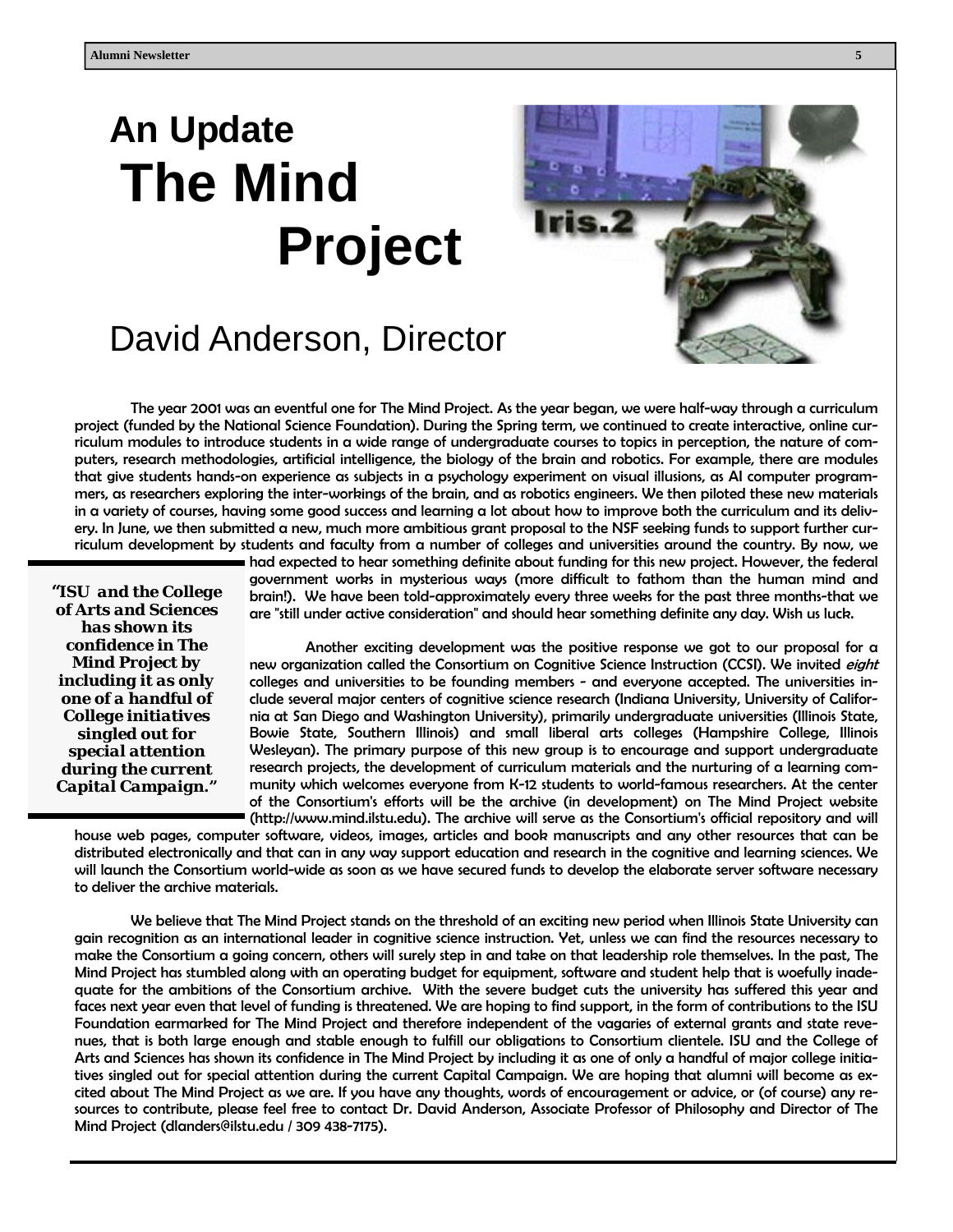#### **Alumni Newsletter 6**



### **Midwest Society for Women in Philosophy Comes to ISU**

**BY** Alison Bailey

The Department of Philosophy co-hosted the fall meetings of the Midwest chapter of The Society for Women in Philosophy (SWIP). The topic for this year's meetings was: "The Intersections between Critical Race Theory and Feminisms." The meetings were held during the weekend of 12-14 October. They began with an evening screening of Michal Avid's documentary, The Women Next Door. This timely film explores women's lives in Jerusalem, The West Bank, Gaza Strip and settlements; it was followed by a discussion about the impact of war and terrorism on the lives of women.

The formal part of the conference began on Saturday with Audrey Thompson's paper "Gentlemanly Orthodoxy: Critical Race Theory and the Whiteness of the APA Guidelines," and Emily Lee's "Visible Differences of the Body as Possibilities for Creative Meaning." The afternoon sessions began with a discussion of Sheil Shah's incredible documentary on women's lives under the Taliban. During the discussion SWIP members decided to look into bringing members of the Revolutionary Afghan Women's Association (RAWA) to various mid-west campuses and communities. The hat was passed and we raised \$325.00 to support RAWAs clandestine documentation of Taliban atrocities and their efforts to continue the education of girls.



Other presentations included Eleanor Blount's "Reflecting on the Woman in the Mirror," which explored questions about black women's hair and shame; Nancy McHugh's "Excited Attention: Immorality and Images of Racialized and Intersexed Genitalia", which presented her archival research on British doctor's notes on hermaphrodites; and, Linnette R. Lowe's "Feminism, Vegetarianism, and Anti-Hate Speech Activism"-an exploration of oppression of the common discourse in these fields. The Midwest SWIP spring meetings will be held in Whitewater, Wisconsin. For further information please contact Alison Bailey at (309) 438-7665, email: baileya@ilstu.edu.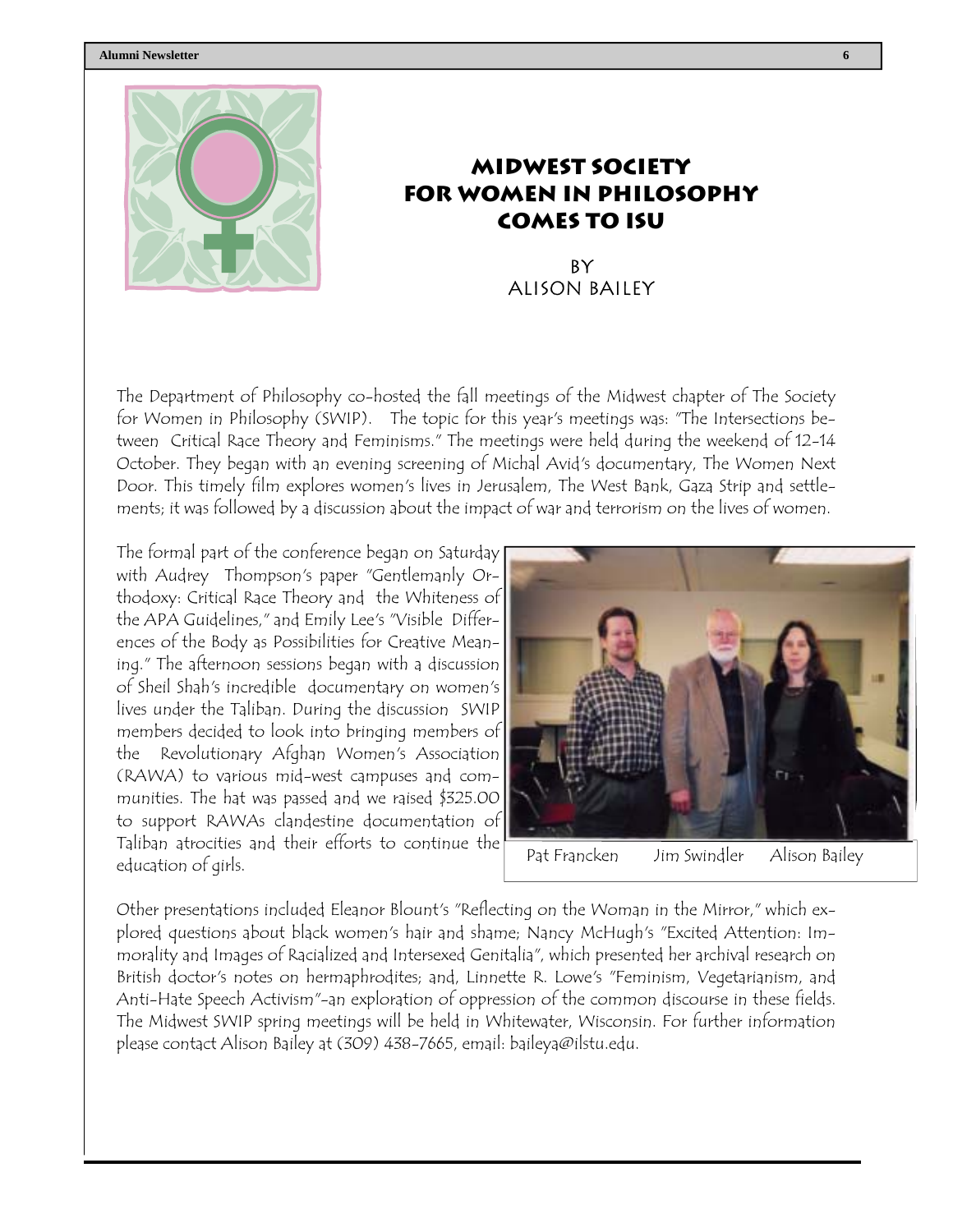

### Mark Lindner Outstanding Senior 2001

Mark Lindner was voted by the faculty to be the Outstanding Senior for 2001. Mark was a non-traditional student coming back to college after a career in the military. He was respected by all the faculty and students. Mark is currently working in Milner Library, taking a "breather" from school, before going on to grad school in philosophy and library science. To be a university librarian and also have an appointment as a philosophy professor is his second career goal. We wish him all the best.

#### The Seventh Annual Philosophical Essay Contest for McLean County High School Students

Once again the Department sponsored the Annual Philosophical High School Essay Contest which is generously funded by the Kenneth and Marilyn Kennard Philosophy Fund. Beginning with this contest an alum was asked to participate on the committee and in the blind review of the essays. Alum John Carroll served as a member of the committee. The topic was "Should One Always Follow One's Conscience". We had twenty-two entries. As always the selection of the top three papers was extremely difficult.

 The recipients were Joe Ochiltree (University High School) first place; Brandy Meadors (Normal Community High School) sec-



ond place; and Jeff Purcell (Normal Community High School) third place. They presented their papers and received their awards from Ken Kennard at an Awards Ceremony on April 27th.

#### Mid South Undergraduate Philosophy Conference - University of Memphis February 22 and 23

Once again we had students traveling to Memphis to participate in the Mid South Undergraduate Philosophy Conference. Brian Montgomery, a senior, had his paper, "Hick and The Verificationist Challenge" accepted and presented it on Saturday. Natasha Jankowski and Nick Aister also submitted papers. They and several other fellow students went to Memphis with Harry Deutsch and Jeffrey Carr, club advisors. Of course an excellent time was had by all!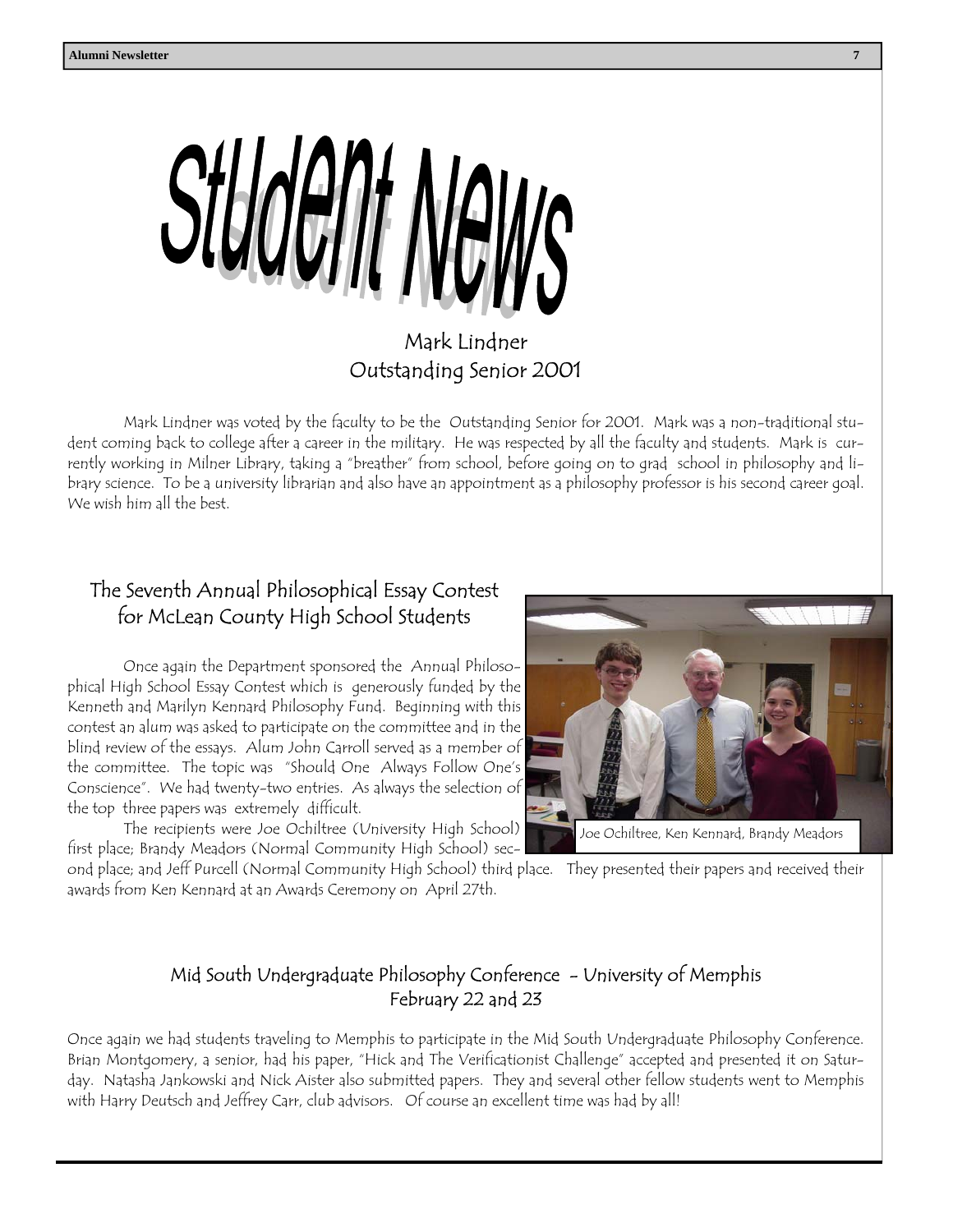

 Beth Tindall John Greuling Dr. David Anderson Marcus Anderson Erik and Lisa Brihagen Alliant Techsystems—matching Brihagen gift Martha Burk Robert & Catherine Carmody John & Valerie Carroll State Farm Companies Foundation—matching Carroll gift Bradley Cohen Douglas Crossman Kenneth Dooley Mr. & Mrs. Thomas Durkin Harris Bank Foundation—matching Durkin gift James and Rita Farina Stephen French Sheri and Morton Glarborg-Jorgensen David Goehrke C N A Foundation—matching Goehrke gift David Goulding Dr. Julie Gowen Dr. Nancy A. Slonneger Hancock

 John Jansa Dr. Kenneth and Marilyn Kennard David MacTaggart Michael Matejka George Michalopoulos David and Tricia Monier Darlene and Roger Raudabaugh Ronald Rohlfing Deluxe Corporation Foundation matching Rohlfing gift Solomon Rutzky June Salstrom Kelly Sanders Dr. David and Norma Schmidt James and Cindy Shively John Stanis Philip Stebbings David Suryk Dr. Jim and Laurie Swindler Valeria Taylor Gregory Taylor Becky Williams

This year your contributions mean more than ever. The university has recently been asked to return a portion of its current budget to the state to make up for a state wide shortfall. As you can imagine this is a very difficult task, especially in the middle of the fiscal year when most of the money has been allocated. In addition we have been required to downsize next year's budget considerably. There are many areas in the department to which you may contribute. Your contributions to the Kenneth and Marilyn Kennard Philosophy Fund which supports the High School Essay Contest for McLean County have allowed us to considerably increase the awards given to the winning papers this year. Our request for help in furnishing the Mind-Project Lab received many generous contributions, and we now have a freshly painted lab, new carpet, new chairs and work stations. Your donations to the general department fund have helped us to send students to the Undergraduate Conference in Memphis, reward outstanding scholarship among the students, and provide other project support. Unfortunately state funding to higher education has decreased substantially from 75% of the operating budget in the 1960's to just over 33% of the operating budget today. Your help and support allow us to provide those "extras" to the students that substantially enrich their education.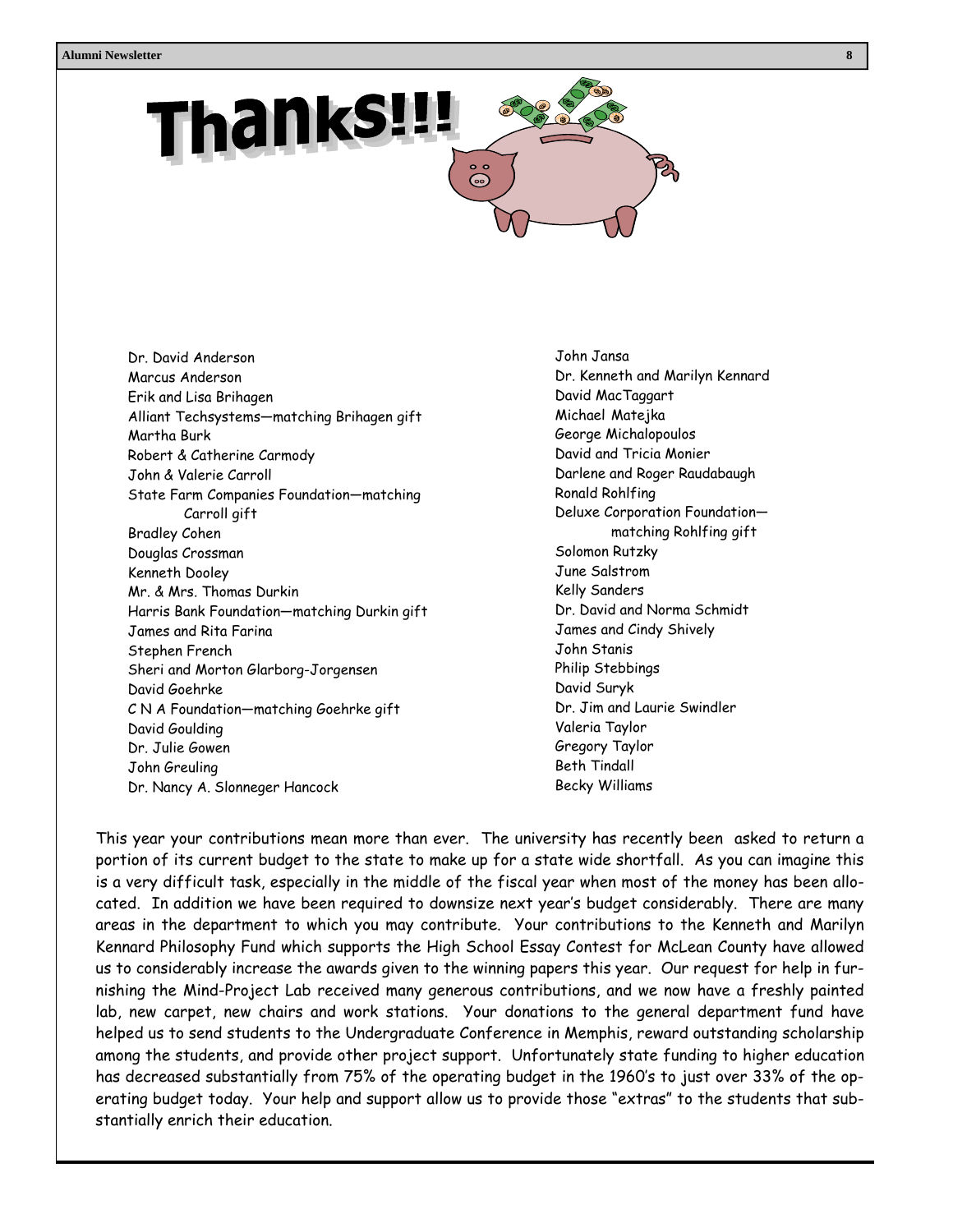$\blacksquare$ 

 $\blacksquare$ Ē.  $\blacksquare$  $\blacksquare$  $\blacksquare$  $\blacksquare$ × ٠ ×  $\blacksquare$  $\blacksquare$ Е  $\blacksquare$ 

п  $\blacksquare$ п

п  $\blacksquare$ 

٠

Б

 $\blacksquare$ 

| <b>Jumni Newsletter</b>                                                                              | 9                                                                                |
|------------------------------------------------------------------------------------------------------|----------------------------------------------------------------------------------|
|                                                                                                      | WE WOULD LIKE TO HEAR FROM YOU<br>PHILOSOPHY DEPARTMENT INFORMATION FORM         |
|                                                                                                      |                                                                                  |
|                                                                                                      |                                                                                  |
|                                                                                                      |                                                                                  |
|                                                                                                      |                                                                                  |
|                                                                                                      | ,我们也不能在这里,我们也不能在这里的时候,我们也不能会不能会不能会不能会不能会不能会不能会。""我们的人们,我们也不能会不能会不能会不能会不能会不能会不能会不 |
| You may also reach us via e-mail: philosophy@ilstu.edu or fax (309) 438-8028                         | <b>DEPARTMENT OF PHILOSOPHY CONTRIBUTION</b>                                     |
|                                                                                                      | YES! I/WE WOULD LIKE TO CONTRIBUTE TO THE DEPARTMENT IN THE FOLLOWING WAY:       |
| Name                                                                                                 |                                                                                  |
|                                                                                                      |                                                                                  |
| $Phone$                                                                                              |                                                                                  |
| Kenneth and Marilyn Kennard Philosophy Fund                                                          | $\frac{\text{S}}{\text{S}}$                                                      |
| Mind Project Lab Fund                                                                                | $\frac{\text{S}}{\text{S}}$                                                      |
| <b>General Department Fund</b>                                                                       | $\frac{\sqrt{2}}{2}$                                                             |
| <b>Total Contribution</b>                                                                            | $\frac{1}{2}$<br><b>THANK YOU!!</b>                                              |
| Please make checks payable to: The Department of Philosophy<br>Mail to: The Department of Philosophy |                                                                                  |

 Campus Box 4540 Illinois State University Normal, IL 61790-4540